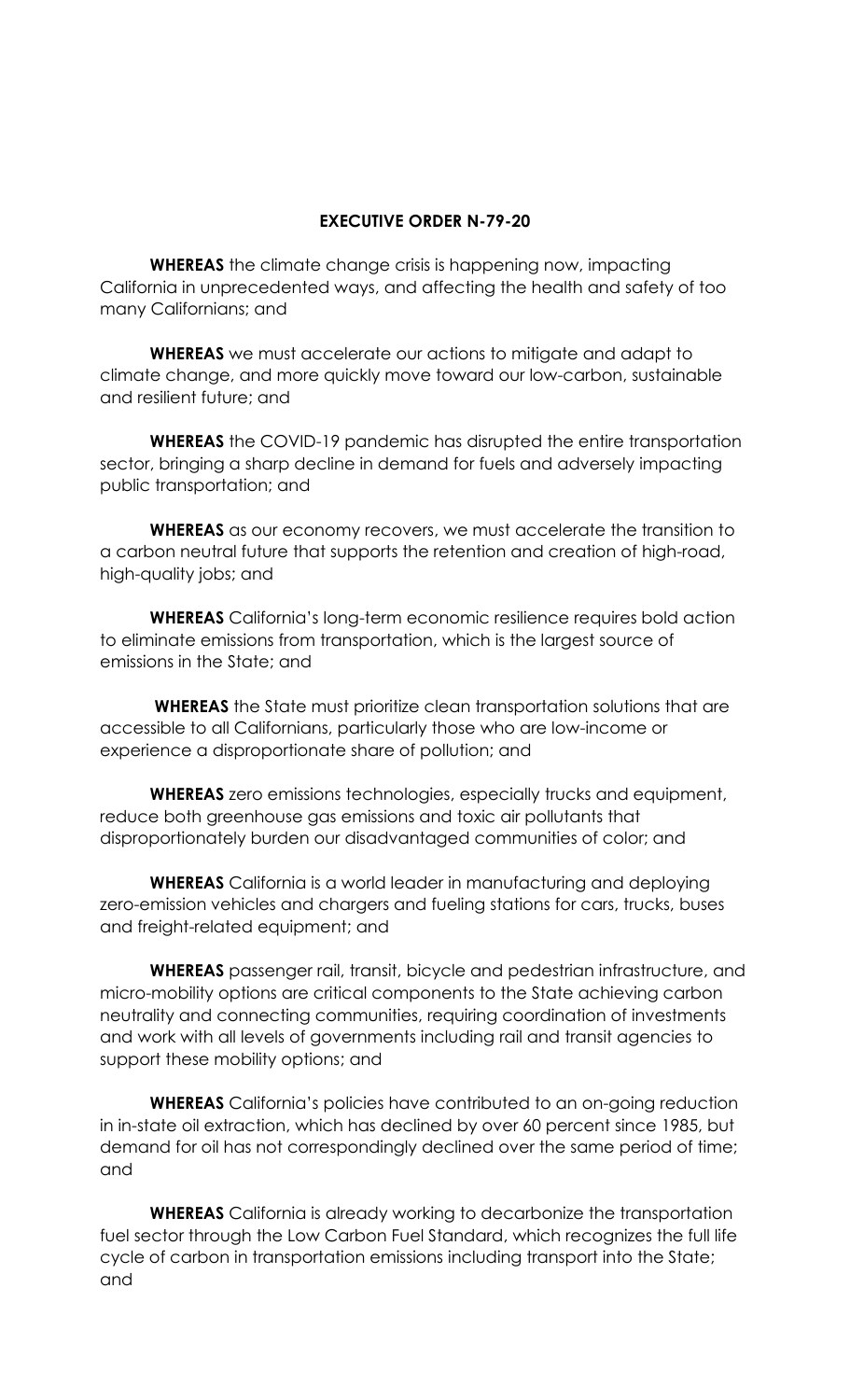**WHEREAS** clean renewable fuels play a role as California transitions to a decarbonized transportation sector; and

**WHEREAS** to protect the health and safety of our communities and workers the State must focus on the impacts of oil extraction as it transitions away from fossil fuel, by working to end the issuance of new hydraulic fracturing permits by 2024; and

**WHEREAS** a sustainable and inclusive economic future for California will require retaining and creating high-road, high-quality jobs through sustained engagement with communities, workers and industries in changing and growing industries.

**NOW THEREFORE, I, GAVIN NEWSOM,** Governor of the State of California by virtue of the power and authority vested in me by the Constitution and the statutes of the State of California, do hereby issue the following Order to pursue actions necessary to combat the climate crisis.

## **IT IS HEREBY ORDERED THAT**:

- 1. It shall be a goal of the State that 100 percent of in-state sales of new passenger cars and trucks will be zero-emission by 2035. It shall be a further goal of the State that 100 percent of medium- and heavy-duty vehicles in the State be zero-emission by 2045 for all operations where feasible and by 2035 for drayage trucks. It shall be further a goal of the State to transition to 100 percent zero-emission off-road vehicles and equipment by 2035 where feasible.
- 2. The State Air Resources Board, to the extent consistent with State and federal law, shall develop and propose:
	- a) Passenger vehicle and truck regulations requiring increasing volumes of new zero-emission vehicles sold in the State towards the target of 100 percent of in-state sales by 2035.
	- b) Medium- and heavy-duty vehicle regulations requiring increasing volumes of new zero-emission trucks and buses sold and operated in the State towards the target of 100 percent of the fleet transitioning to zero-emission vehicles by 2045 everywhere feasible and for all drayage trucks to be zeroemission by 2035.
	- c) Strategies, in coordination with other State agencies, U.S. Environmental Protection Agency and local air districts, to achieve 100 percent zero-emission from off-road vehicles and equipment operations in the State by 2035.

In implementing this Paragraph, the State Air Resources Board shall act consistently with technological feasibility and cost-effectiveness.

3. The Governor's Office of Business and Economic Development, in consultation with the State Air Resources Board, Energy Commission, Public Utilities Commission, State Transportation Agency, the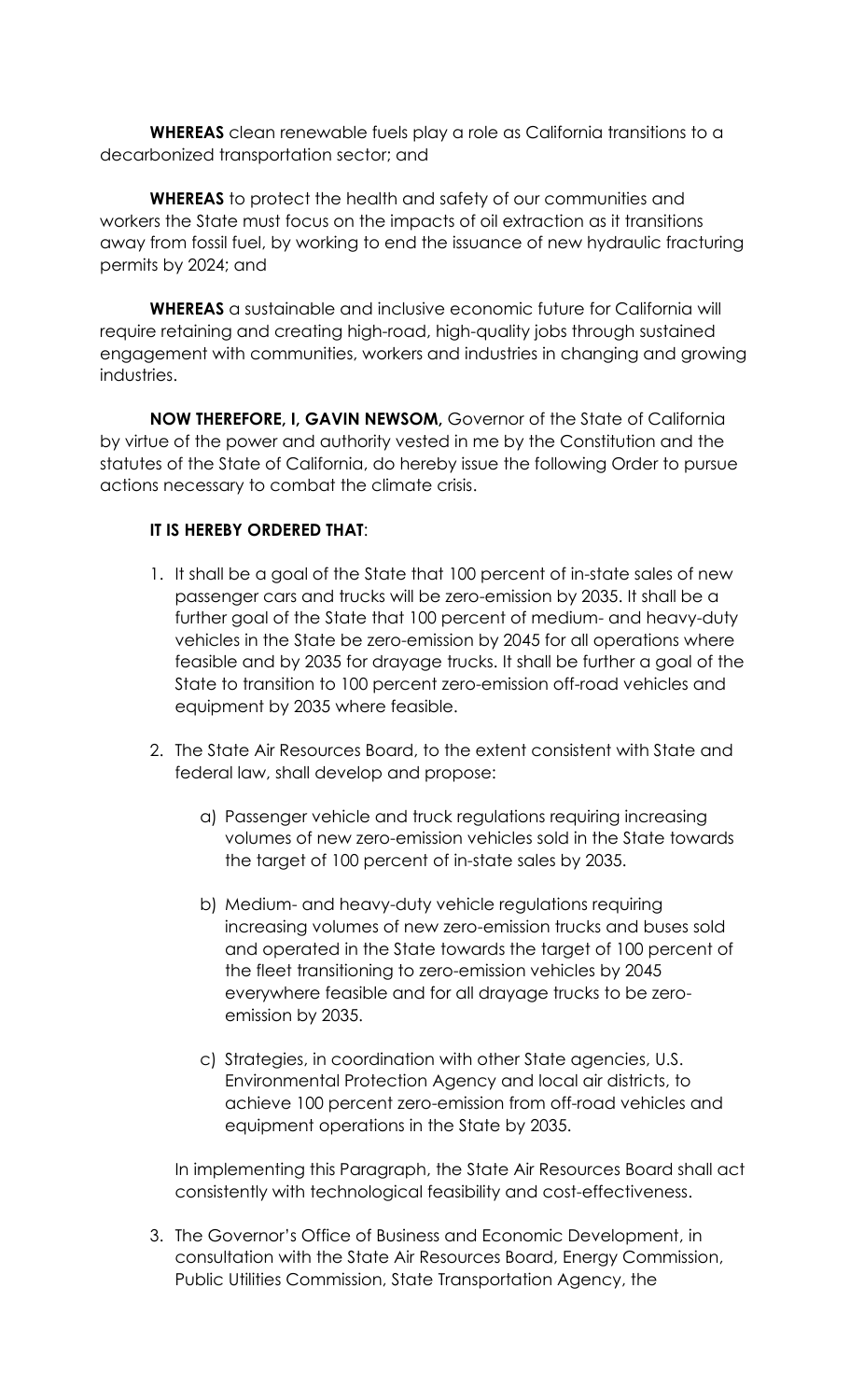Department of Finance and other State agencies, local agencies and the private sector, shall develop a Zero-Emissions Vehicle Market Development Strategy by January 31, 2021, and update every three years thereafter, that:

- a) Ensures coordinated and expeditious implementation of the system of policies, programs and regulations necessary to achieve the goals and orders established by this Order.
- b) Outlines State agencies' actions to support new and used zeroemission vehicle markets for broad accessibility for all Californians.
- 4. The State Air Resources Board, the Energy Commission, Public Utilities Commission and other relevant State agencies, shall use existing authorities to accelerate deployment of affordable fueling and charging options for zero-emission vehicles, in ways that serve all communities and in particular low-income and disadvantaged communities, consistent with State and federal law.
- 5. The Energy Commission, in consultation with the State Air Resources Board and the Public Utilities Commission, shall update the biennial statewide assessment of zero-emission vehicle infrastructure required by Assembly Bill 2127 (Chapter 365, Statues of 2018) to support the levels of electric vehicle adoption required by this Order.
- 6. The State Transportation Agency, the Department of Transportation and the California Transportation Commission, in consultation with the Department of Finance and other State agencies, shall by July 15, 2021 identify near term actions, and investment strategies, to improve clean transportation, sustainable freight and transit options, while continuing a "fix-it-first" approach to our transportation system, including where feasible:
	- a) Building towards an integrated, statewide rail and transit network, consistent with the California State Rail Plan, to provide seamless, affordable multimodal travel options for all.
	- b) Supporting bicycle, pedestrian, and micro-mobility options, particularly in low-income and disadvantaged communities in the State, by incorporating safe and accessible infrastructure into projects where appropriate.
	- c) Supporting light, medium, and heavy duty zero-emission vehicles and infrastructure as part of larger transportation projects, where appropriate.
- 7. The Labor and Workforce Development Agency and the Office of Planning and Research, in consultation with the Department of Finance and other State agencies, shall develop by July 15, 2021 and expeditiously implement a Just Transition Roadmap, consistent with the recommendations in the "Putting California on the High Road: A Jobs and Climate Action Plan for 2030" report pursuant to Assembly Bill 398 (Chapter 135, Statutes of 2017).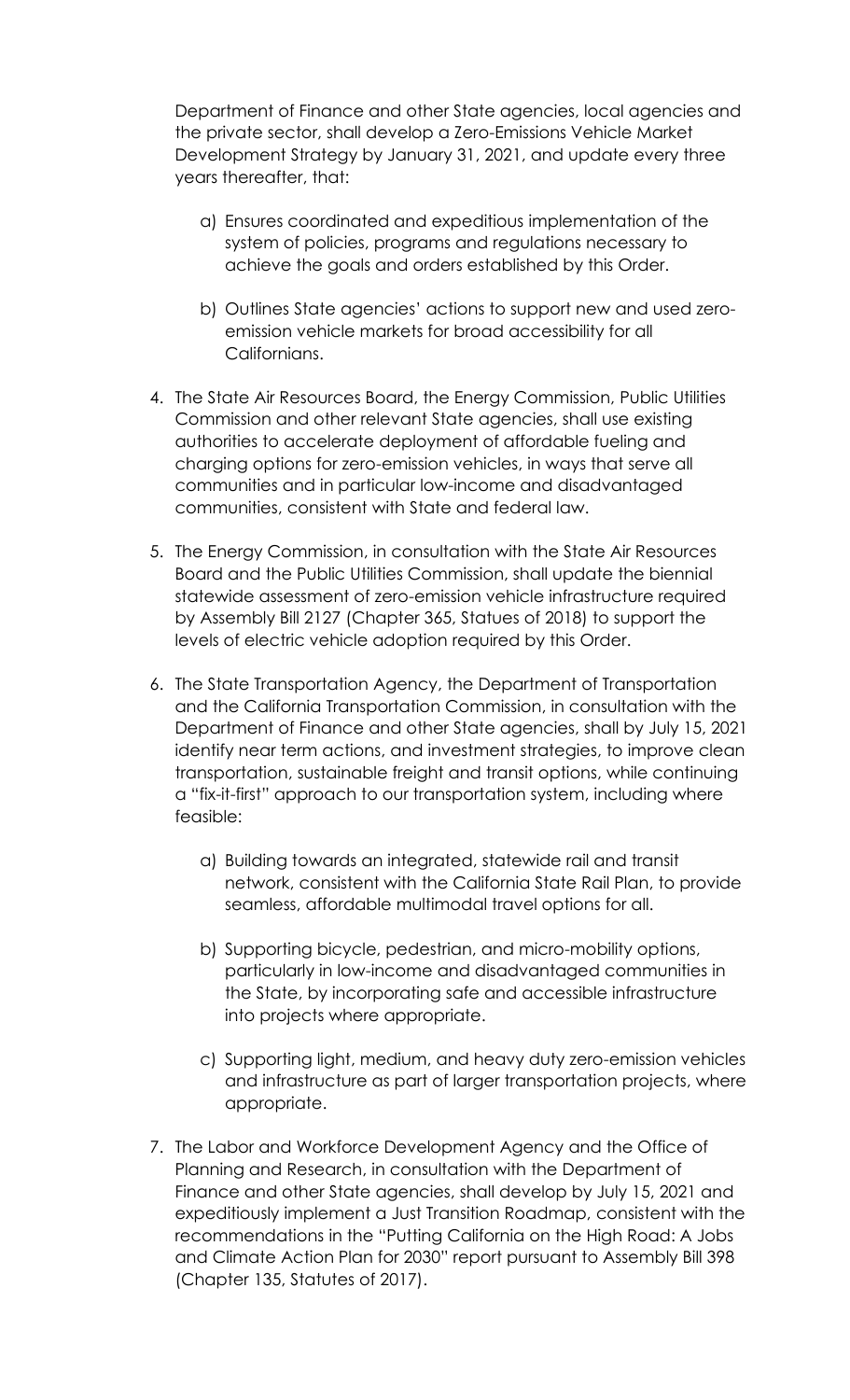- 8. To support the transition away from fossil fuels consistent with the goals established in this Order and California's goal to achieve carbon neutrality by no later than 2045, the California Environmental Protection Agency and the California Natural Resources Agency, in consultation with other State, local and federal agencies, shall expedite regulatory processes to repurpose and transition upstream and downstream oil production facilities, while supporting community participation, labor standards, and protection of public health, safety and the environment. The agencies shall report on progress and provide an action plan, including necessary changes in regulations, laws or resources, by July 15, 2021.
- 9. The State Air Resources Board, in consultation with other State agencies, shall develop and propose strategies to continue the State's current efforts to reduce the carbon intensity of fuels beyond 2030 with consideration of the full life cycle of carbon.
- 10. The California Environmental Protection Agency and the California Natural Resources Agency, in consultation with the Office of Planning and Research, the Department of Finance, the Governor's Office of Business and Economic Development and other local and federal agencies, shall develop strategies, recommendations and actions by July 15, 2021 to manage and expedite the responsible closure and remediation of former oil extraction sites as the State transitions to a carbon-neutral economy.
- 11. The Department of Conservation's Geologic Energy Management Division and other relevant State agencies shall strictly enforce bonding requirements and other regulations to ensure oil extraction operators are responsible for the proper closure and remediation of their sites.
- 12. The Department of Conservation's Geologic Energy Management Division shall:
	- a) Propose a significantly strengthened, stringent, science-based health and safety draft rule that protects communities and workers from the impacts of oil extraction activities by December 31, 2020.
	- b) Post on its website for public review and consultation a draft rule at least 60 days before submitting to the Office of Administrative Law.